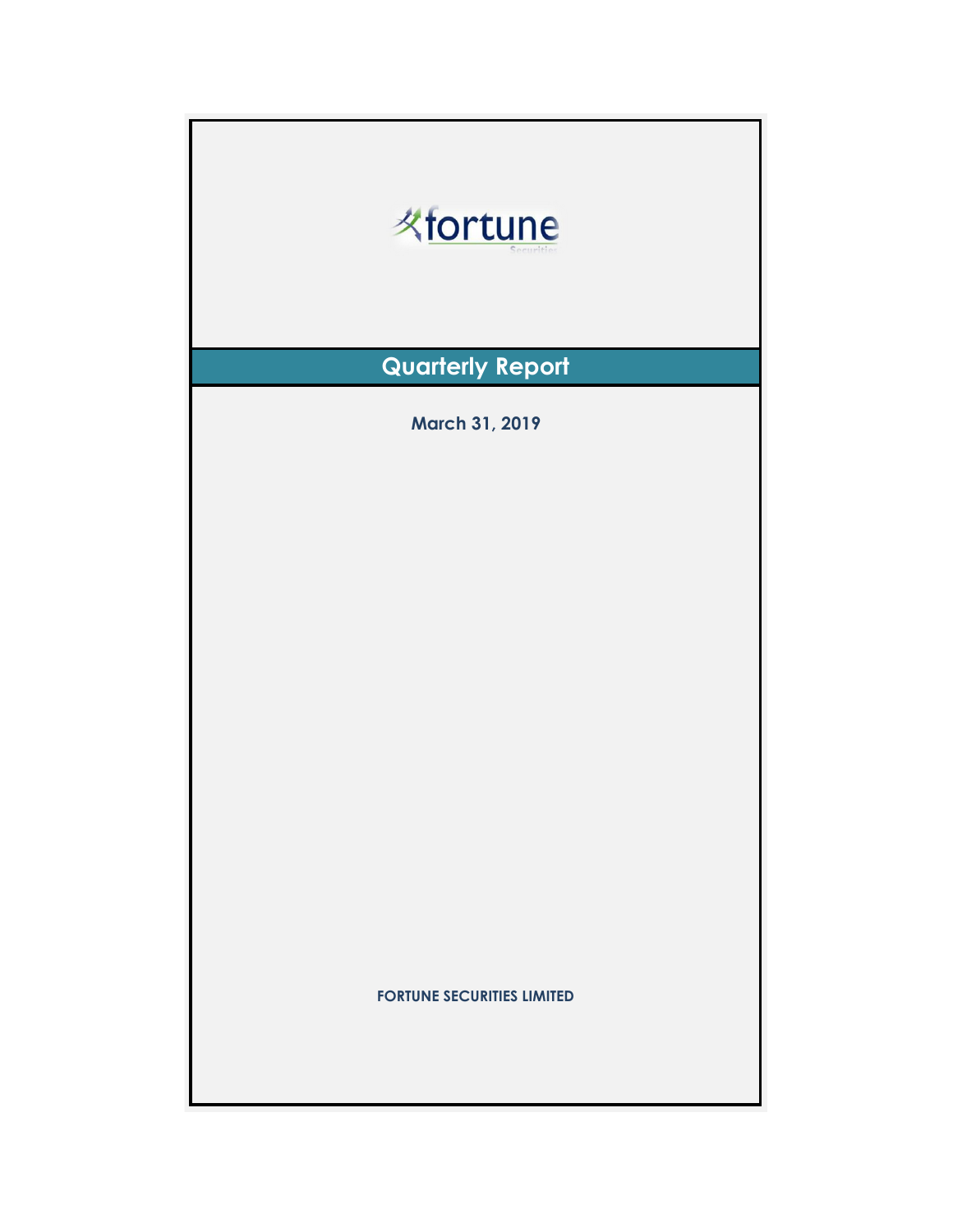## **CONDENSED INTERIM BALANCE SHEET As on March 31, 2019**

## *K*fortune

|                                                                                                                                                                                                                                                           | (Unaudited)<br>(Audited)<br><b>Mar-19</b><br><b>Jun-18</b><br><b>Notes</b>                                                                                                                                                                                                                                    | (Audited)<br>(Unaudited)<br><b>Mar-19</b><br>$Jun-18$<br><b>Notes</b>                                                                                                   |
|-----------------------------------------------------------------------------------------------------------------------------------------------------------------------------------------------------------------------------------------------------------|---------------------------------------------------------------------------------------------------------------------------------------------------------------------------------------------------------------------------------------------------------------------------------------------------------------|-------------------------------------------------------------------------------------------------------------------------------------------------------------------------|
| <b>EQUITY AND LIABILITIES</b>                                                                                                                                                                                                                             | <b>ASSETS</b>                                                                                                                                                                                                                                                                                                 |                                                                                                                                                                         |
| Share capital and reserves<br><b>Authorized Share Capital</b><br>20,000,000 ordinary shares of Rs. 10/- each<br>Issued, subscribed and paid-up                                                                                                            | Non-current assets<br>Property and Equipment<br>200,000,000 Deferred tax liability (arising on surplus on revaluation OP)<br>200.000.000<br>Membership Card and Licenses<br>124,982,450<br>124,982,450 Long Term Investment                                                                                   | 67,306,886<br>58,457,239<br>13,148,660<br>13,666,421<br>11,453,888<br>11,453,888<br>21,353,582<br>17,742,394                                                            |
| Accumulated loss/ unappropriated profit<br>Total equity                                                                                                                                                                                                   | 45,803,899<br>73,905,567 Long Term Deposits<br>170.786.349<br>198.888.017 Total non-current assets                                                                                                                                                                                                            | 3,193,797<br>10,461,067<br>111,781,008<br>116,456,812                                                                                                                   |
| Surplus on revaluation of property, plant & equipment                                                                                                                                                                                                     | 23,163,561<br>25,466,688                                                                                                                                                                                                                                                                                      |                                                                                                                                                                         |
| Long Term Loan                                                                                                                                                                                                                                            |                                                                                                                                                                                                                                                                                                               |                                                                                                                                                                         |
| Non current liabilities<br>Liabilities against assets subject to finance lease<br>Long term loan<br>Deferred tax liability (arising on surplus on revaluation OP)<br><b>Total non - current liabilities</b>                                               | 685,310<br>2,620,869<br>685,310<br>2,620,869                                                                                                                                                                                                                                                                  |                                                                                                                                                                         |
| <b>Current liabilities</b><br>Creditors, Accrued and other liabilities<br>Short Term Running Finance - Secured<br>Current maturity against long term loan<br>Current maturity against assets subject to finance lease<br><b>Total current liabilities</b> | <b>Current assets</b><br>146,035,949<br>280,421,230 Trade debts - considered good<br>8,819,753<br>4,647,436 Short Term Investment - Stocks<br>Advance, Deposits & Prepayments<br>4,198,461 Other Receivables<br>3,024,946<br>289,267,127 Cash and Bank Balances<br>157,880,648<br><b>Total current assets</b> | 29,345,554<br>40,632,276<br>68,760,273<br>91.252.561<br>136,962,039<br>81,735,412<br>48,413,289<br>24,049,301<br>25,557,598<br>93,812,446<br>240,734,861<br>399,785,888 |
| <b>Contingencies and commitments</b>                                                                                                                                                                                                                      |                                                                                                                                                                                                                                                                                                               |                                                                                                                                                                         |
| <b>Total equity and liabilities</b>                                                                                                                                                                                                                       | 516,242,728 Total assets<br>352,515,868                                                                                                                                                                                                                                                                       | 352,515,868<br>516.242.728                                                                                                                                              |
| -SD--------                                                                                                                                                                                                                                               |                                                                                                                                                                                                                                                                                                               | -SD---------------                                                                                                                                                      |
| Director                                                                                                                                                                                                                                                  |                                                                                                                                                                                                                                                                                                               | Chief Executive Officer                                                                                                                                                 |